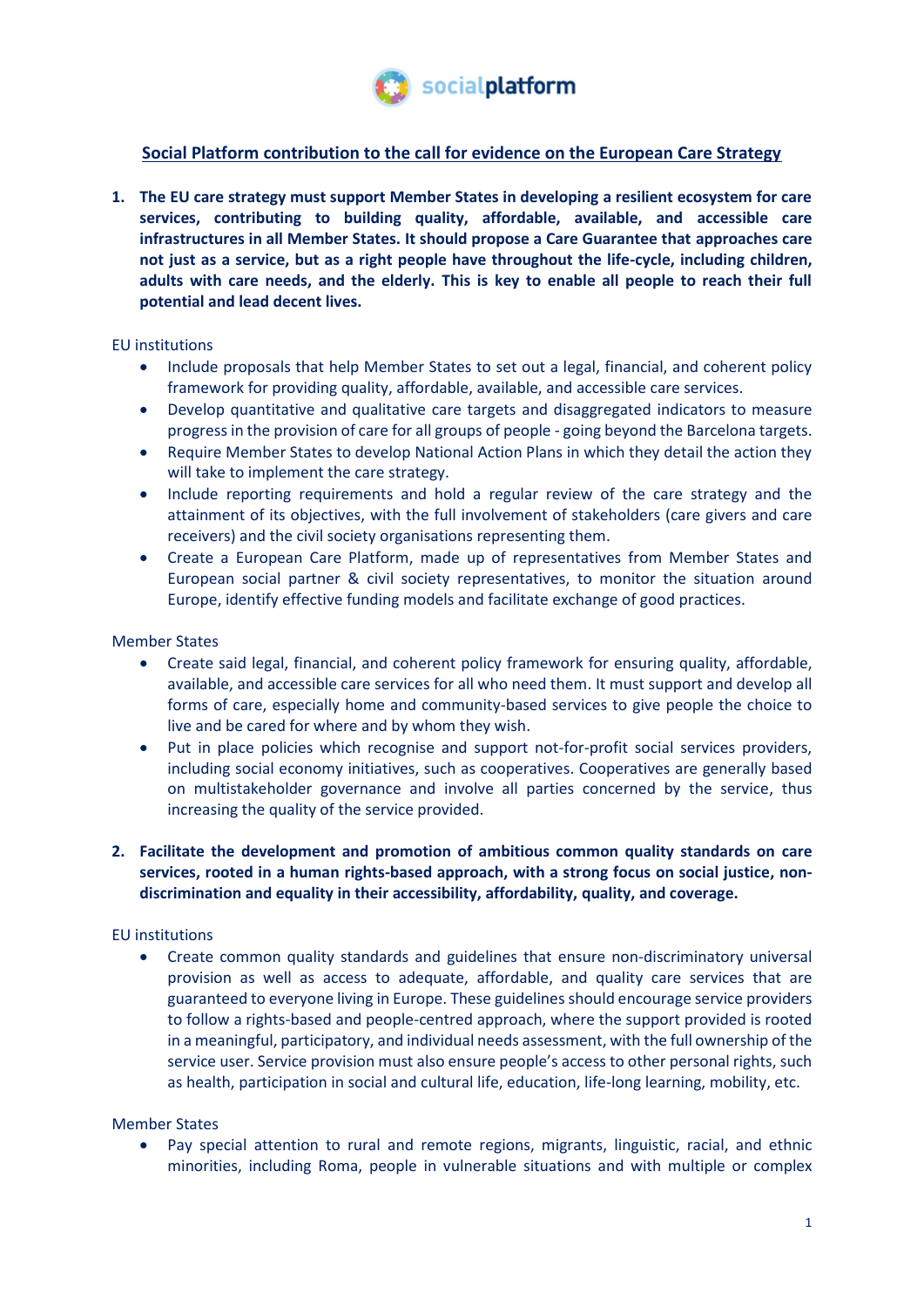social needs, requiring individualised approaches. Ensure a strong social protection approach to care to address the needs of the most vulnerable groups. Without adequate social protection systems and public funding, the out-of-pocket costs of care push most older and vulnerable people into income poverty. Social protection coverage must be improved to ensure a life in dignity for care both recipients and care givers.

- Ensure adequate, accessible, and enabling minimum income schemes, including inclusive activation measures, made up of adequate levels of minimum income, personalised support towards quality employment and access to quality services. Together with fair minimum wages in the context of quality jobs and good working conditions, these are necessary preconditions for ensuring affordable and quality provision and access to care services.
- Ensure that measurement of the social impact of care services assesses quality of provision and not just quantitative enrolment statistics.
- **3. Create the right public funding and investment conditions for care services by using and adapting all available EU instruments. Make relevant funds from the Multiannual Financial Framework (MFF) and Next Generation EU accessible to not-for-profit care service providers and encourage Member States to use them extensively to fully implement the Social Pillar.**

### EU institutions

- Do more to support the continuity and sustainability of care services. This includes substantial social investment in care services, reform of EU fiscal rules, state aid and public procurement policies, which must prioritise quality of the service and not the lowest price. Facilitate the good use of EU funds to tackle the issues affecting the care sector.
- Encourage Member States to increase the allocation of public revenue to the provision of care services as a contribution to building resilience, wellbeing, and socio-economic inclusion through reviewing public spending priorities, implementing tax justice and progressive taxation schemes, which support fairer redistribution.
- Integrate the targets and objectives of the care strategy into the European Semester. Monitor whether Member States sufficiently fund care services, that National Resilience and Recovery Plans (NRRPs) prioritise adequate funding for care services. Make country-specific recommendations, where needed, that explicitly address the provision of quality affordable and accessible care services.

### EU institutions & Member States

• Monitor the use and outcomes of public funding for social and care services at national level, e.g. through monitoring the implementation of the voluntary European quality framework for social services, in association with the upcoming European Quality Framework for social services of excellence for persons with disabilities announced in the Strategy for the Rights of Persons with Disabilities 2021-2030.

### Member States

- Protect care services from any further cuts and fiscal consolidation measures and recognise this type of expenditure as a key investment in healthy, prosperous, and resilient societies. Restore adequate funding to care services and roll back cuts created by the austerity measures of the past decade, which have weakened the resilience of the sector.
- **4. Unlock the job creation potential of the care sector across Europe by improving the attractiveness of jobs, working conditions, wages, up- and re-skilling, health and safety, collective bargaining, and better career paths. Improve the recognition of and support for both formal and informal care work.**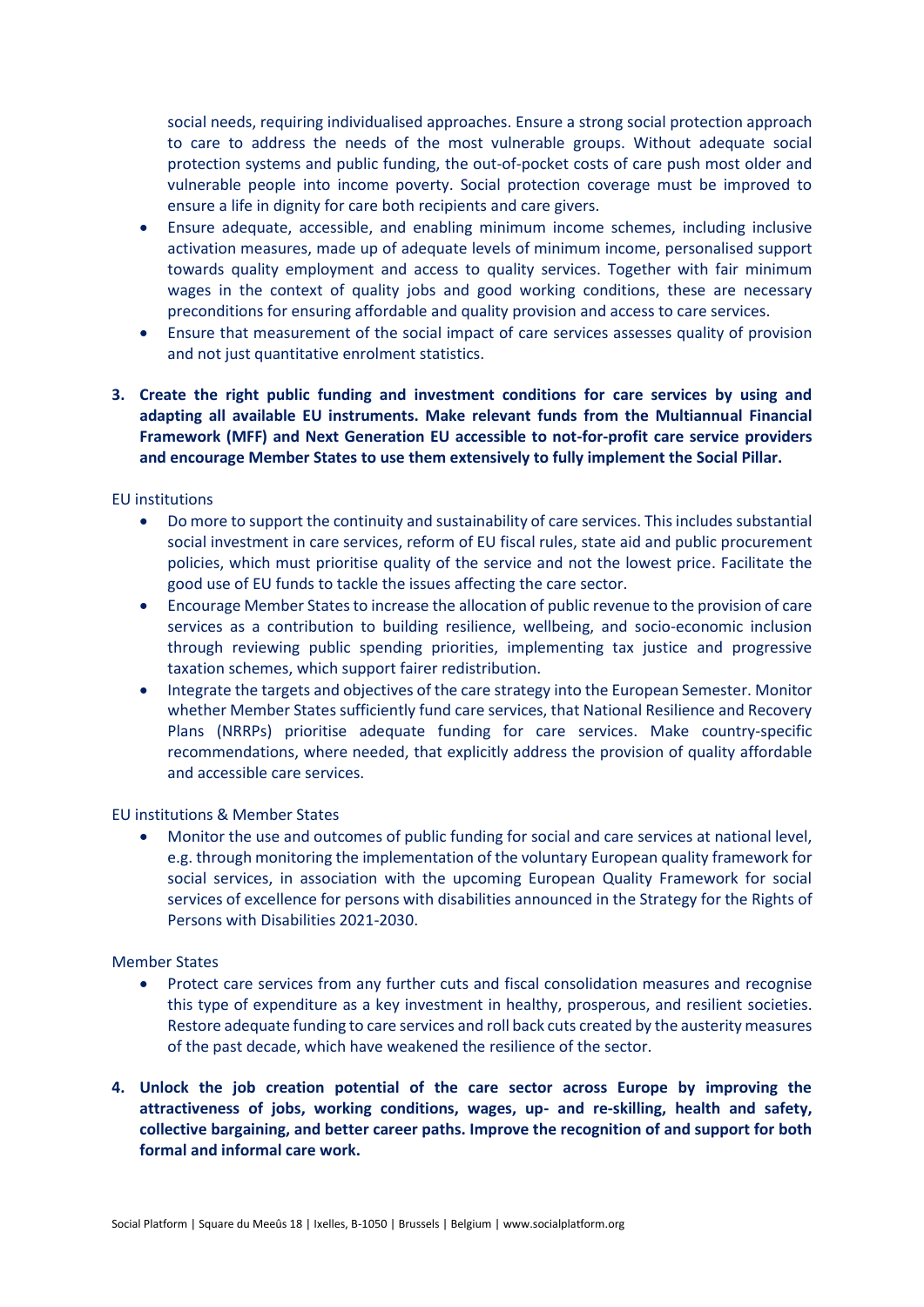### EU institutions

- Include proposals that aim to support Member States in improving the working conditions of the sector across Europe, including strengthening employment rights, social security as well as better wages and working conditions. Considering the strong gender dimension of the care sector, this would contribute to closing the gender pay, employment and pension gaps.
- Launch a European campaign with the aim of increasing the societal recognition of careers in the care sector and recruiting people, by providing them with information on career options.
- Create an EU Skills for Care initiative to help in the up-and re-skilling of professionals in the care sector. This initiative would help identify skill gaps and needs, promising practices and successful initiatives. Considering the employment potential of the sector, this would also help fulfil the EU headline targets on employment and skills.
- Promote the implementation of the 2017 Council recommendations on the European Qualifications Framework to facilitate recognition of qualifications obtained abroad.
- Encourage Member States to recognise and support informal carers, notably through a formal status and ensure they can access their social rights.

# EU institutions & Member States

- Promote and support the training, professional development and mobility of care workers through adequate legal frameworks and financial support.
- Simplify reporting obligations for the reception of funds to reduce any unnecessary burden for care service providers. Funders of care services must avoid overly burdensome reporting procedures, so that care workers can dedicate most of their work time to their main purpose, which is actual service provision. Support innovative methodologies such as new organisational procedures, coproduction, and the use of technology.

### Member States

- Improve the recognition of skills acquired through experience, such as through informal care work to facilitate access to formal employment in the sector.
- Ensure that care services receive additional support in emergency situations, including flexibility in funding lines to enable care service providers to allocate sufficient funding to adjust to unforeseen circumstances.
- Create the necessary conditions to enable people to take up life-long learning, skilling, and reskilling opportunities to enter and remain in the care sector and support innovation.
- Create possibilities and incentives to recruit and retain a more diverse workforce, in terms of skills, qualifications, gender, ethnic background and country of origin. This will help ensure that service delivery responds better to the specific needs of different beneficiaries and communities.
- Reduce the threshold for accessing professional training for care jobs, for example by offering financial support.
- Undertake additional efforts to highlight the employment opportunities in the social sector for people of all ages. The Youth Guarantee should also be used to encourage young people to seek work in the care services sector.
- Ensure informal care is based on choice rather than necessity. Ensure legal recognition of and support services for those willing and able to provide care to a relative on a long-term basis. Informal carers should be able to exercise their rights (including access to social protection, financial support, pension, respite care, information and training, work-life balance measures) and they should also fulfil obligations to be co-defined with informal carers themselves or organisations representing them (as regards training and minimal care skills to be acquired or care quality criteria, for instance).
- Go beyond the minimum provisions of the Work-Life Balance directive in providing adequate and financially compensated leave for parents and carers.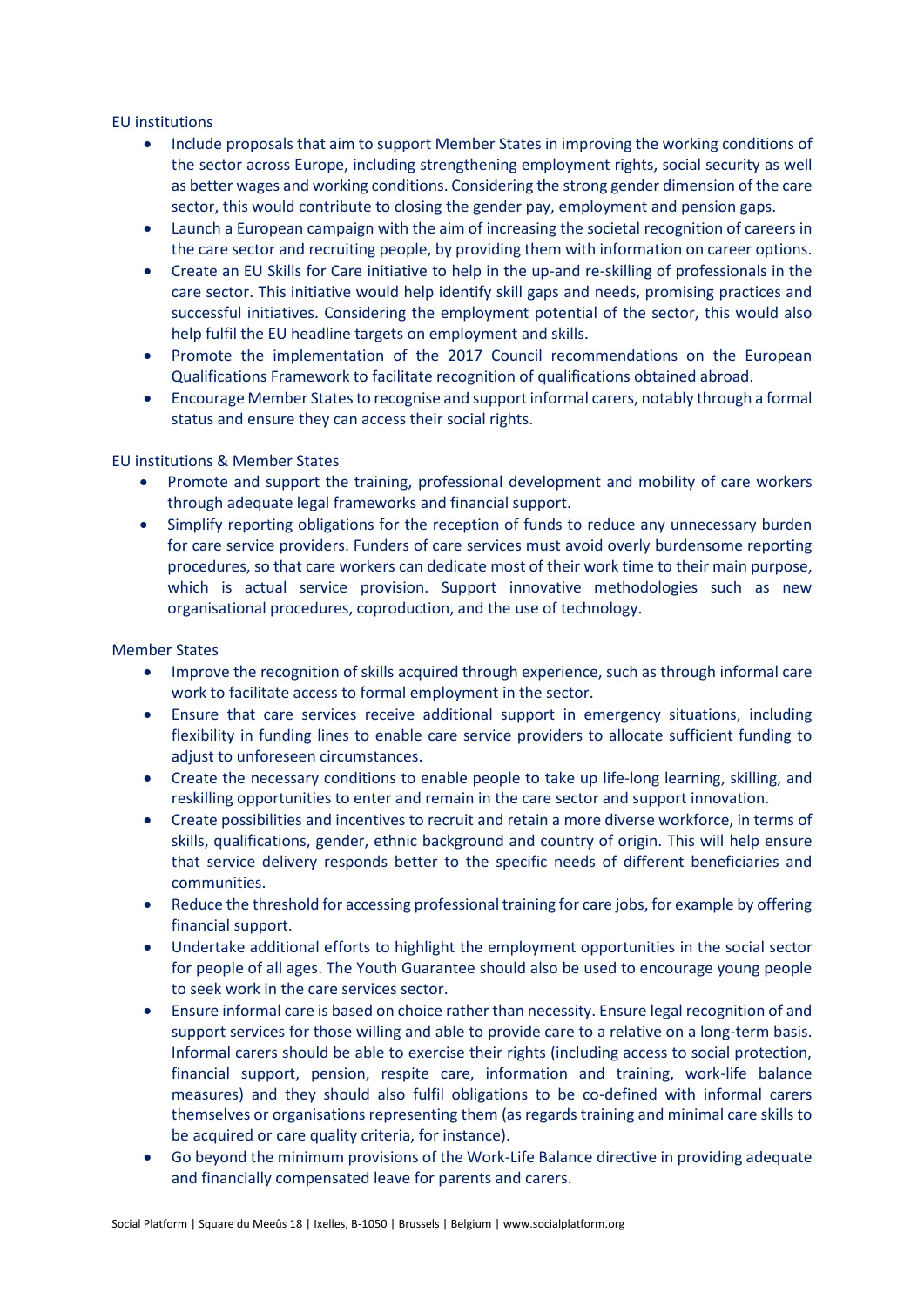**5. Support digitalisation of care services, while tackling the digital divide and digital poverty. Special attention needs to be given to accessibility, both digitally and face-to-face, and to the overall quality of services, as well as to ensuring that digitalisation helps improve the quality of jobs in the sector.**

### EU institutions & Member States

- EU institutions and Member States should allow and support the use of funding for digital equipment and ICT-literacy training of formal care staff, informal carers, and beneficiaries. This is key to ensure access to life-long learning to allow people to develop sufficient digital skills and provide and access care services that have been (re-)organised digitally.
- Improve the interoperability of health information systems by developing a proper European Health Data Space. It must support quality health and care service provision across borders and the construction of more genuine common market for digital health and care services, while guaranteeing the protection of sensitive personal data.

# Member States

- Ensure that adequate network coverage, of both internet and electricity, is available in rural and remote communities as well as segregated neighbourhoods, such as those where Roma live. Furthermore, financial support with utility bills might be needed to ensure that the most vulnerable can also reap the benefits of digital care services.
- Develop tools to guide beneficiaries through the large variety of online services and help them identify high-quality services. For example, this could be done through standardised labels for online services that meet certain quality criteria co-designed with users.
- Ensure that services remain available through face-to-face intervention and targeted outreach measures for those for whom online access is either not an option or not preferred. Additionally, measures must be taken to address the digital divide.

# **Annex 1: Work of our member organisations and partners on the European Care strategy, long-term care and the revision of the Barcelona targets**

### **Overall European Care strategy**

AGE Platform Europe

- [The EU Care Strategy must be built on supporting all human rights](https://age-platform.eu/sites/default/files/AGE%20response%20-%20call%20for%20evidence%20on%20EU%20Care%20Strategy_with_Annex.pdf) response to Commission's Call for Evidence, 2022
- [Care must empower us throughout our lives](https://www.age-platform.eu/publications/care-must-empower-us-throughout-our-lives-age-position-paper)  Position paper, 2021

Age Platform Europe & Red Cross Office

• Joint vision on long-term care – [shared conclusions of our joint policy event](https://age-platform.eu/sites/default/files/Shared%20conclusions_AGE-RCEU_FINAL.pdf)

AGE Platform Europe, Equinox, Eurochild, European Disability Forum, European Network Against Racism, Equinet, ERGO Network, European Youth Forum, Hope and Homes for Children, ILGA Europe, Lumos, Transgender Europe

• [Joint Briefing on Equality and Intersectionality](https://www.edf-feph.org/content/uploads/2022/02/02-14-Joint-Briefing-CRPD-Equality-and-intersectional-issues-faced-by-persons-with-disabilities-in-the-European-Union.pdf) – people with disabilities

Caritas Europa, European Anti-Poverty Network, European Federation for Family, Employment and Home Care, EFFAT, European Federation for Services to Individuals, Eurocarers, ERGO Network, Don Bosco International, FairWork, FEANTSA, La Strada International, Make Mothers Matter, PICUM (Platform for International Cooperation on Undocumented Migrants), UNI Global Union, Social Platform, Association for Integration and Migration (SIP), Red Acoge

• [Joint recommendations for the European Care Strategy regarding migrant care providers and service](https://picum.org/wp-content/uploads/2022/03/Joint-recommendations-EU-Care-Strategy-migrant-care-providers-and-service-users-17-March.pdf)  [users, 2022](https://picum.org/wp-content/uploads/2022/03/Joint-recommendations-EU-Care-Strategy-migrant-care-providers-and-service-users-17-March.pdf)

Social Platform | Square du Meeûs 18 | Ixelles, B-1050 | Brussels | Belgium | www.socialplatform.org